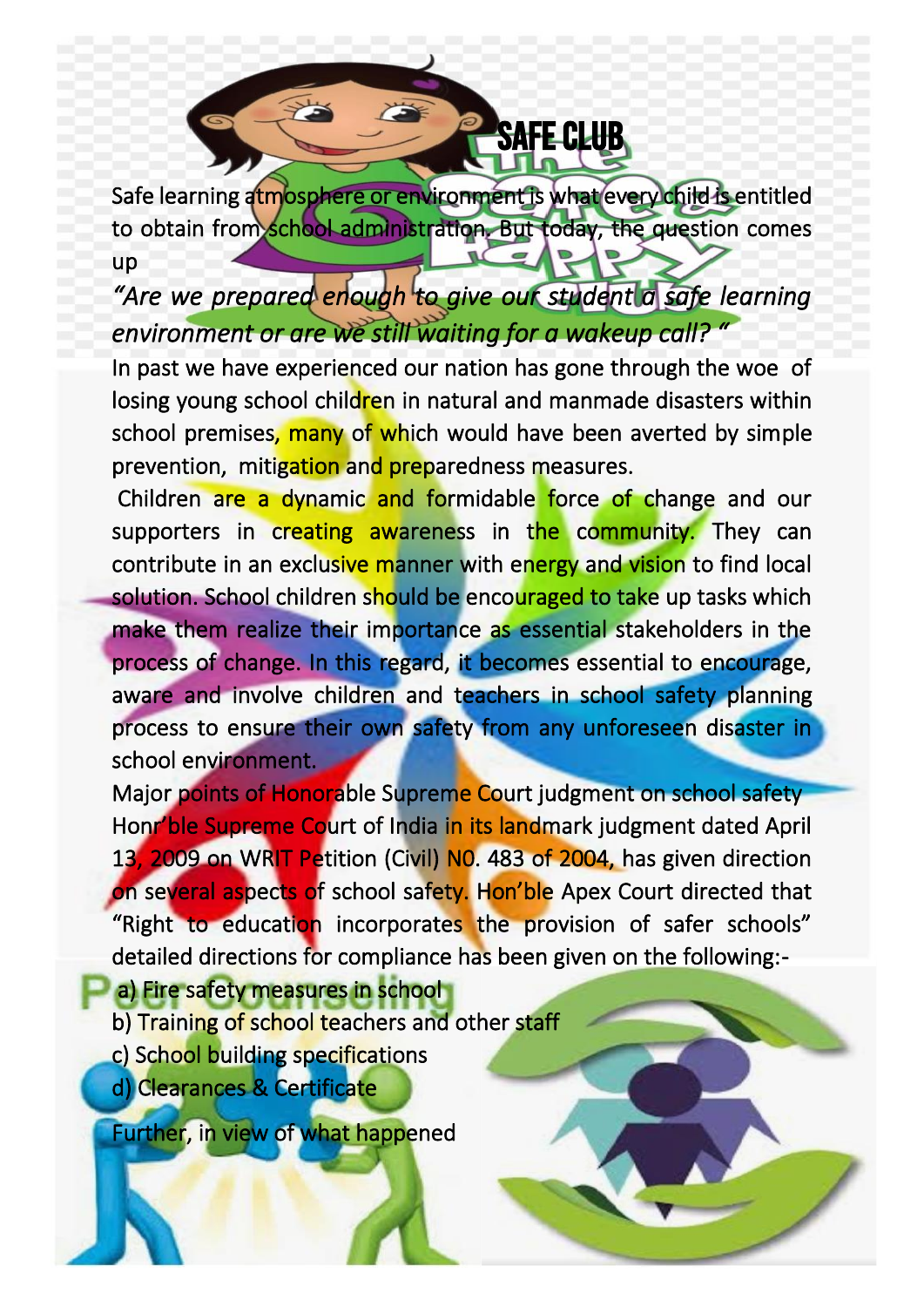i) In Lord Krishna Middle School of District Kumbakonamwhere 93 children were burnt alive in fire incident in school premises ii) Roughly 1 billion children aged 0-14 live in countries with high is seismic zones. Several hundreds are at risk when they are attending schools.

iii) 971 students and 31 teachers died in 2001 Bhuj Earthquake. 1884 schools buildings collapsed, loss of 5950 classrooms, 11761 School buildings suffered Major to minor damage.

iv) 3000 children marching in the Republic Day procession in the narrow lanes where killed when building collapsed into Narrow Street from both side. There were reports of children running towards the school building from open ground to safeguard them.

v) 23 December 1995, nearly 425 people( many of them school children) perished as they tried to escape the flames during school prize giving ceremony in the town of Dabwali Haryana.

vi) Kumbakonam Fire Tragedy2004 ..A deadly fire raged through Lord Krishna School killed 94 children or below age of 11 years and many similar incidents in past.

v) Feb 16, 2020 The private school van, which caught fire in Sangr Punjab, killing four and injuring eight children.

Vi) In India tuition center fire kills many teenage students. Several students were seen jumping from the commercial building in the western city of Surat after it caught fire. Most of the victims were teenage girls who were studying at a tuition center in the complex. At least 19 students died and 20 others suffered serious injuries in the western Indian city of Surat after a commercial complex caught fire. Hon'ble Court has given following directions for school:-

All existing Government and private school shall install afire extinguishing equipment's within a period of six months ii) The school building be kept free from inflammable and toxic material. If storage is inevitable, they should be stored safely. nevelor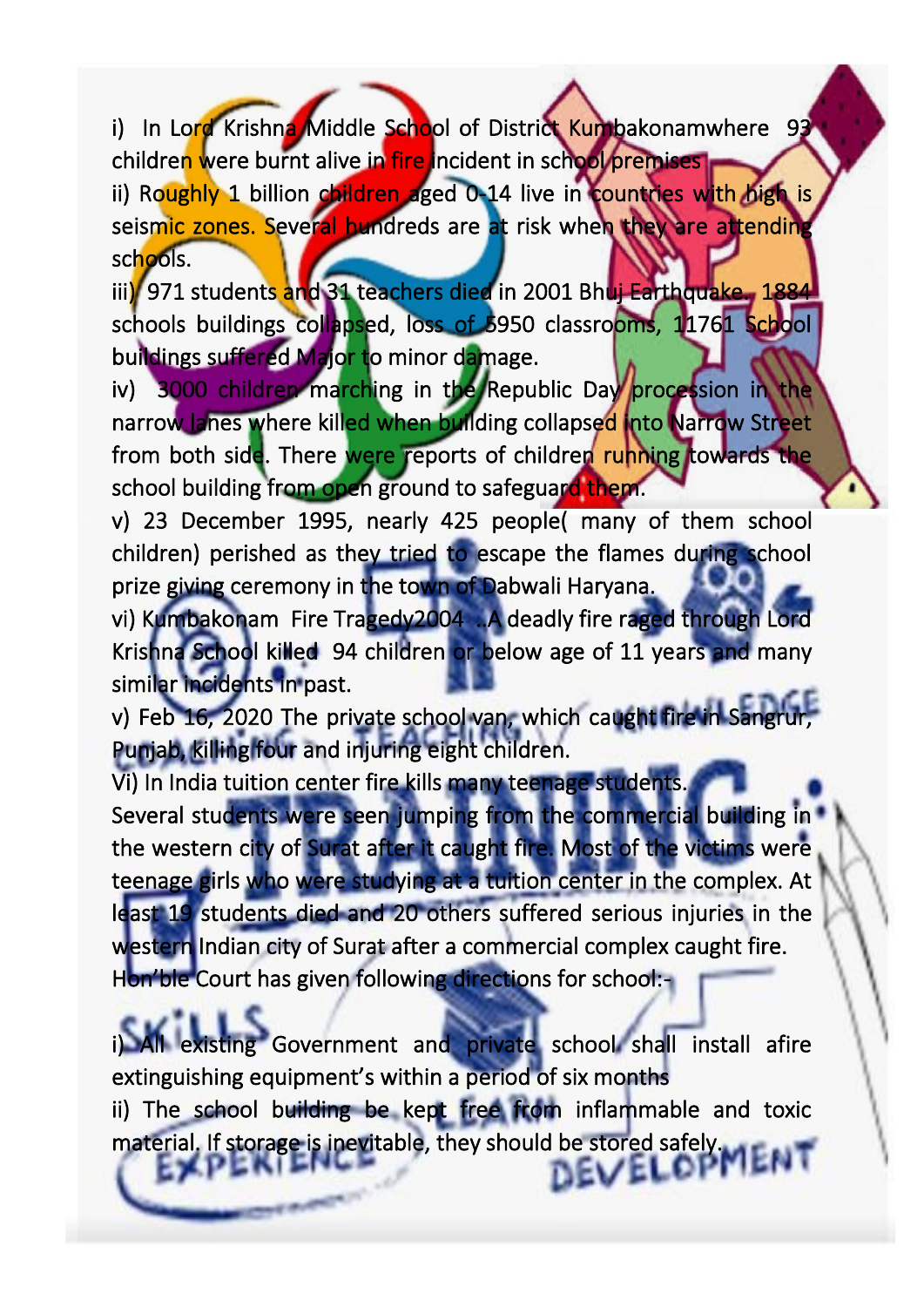iii) Evaluation of structural aspects of the school may be carried our periodically. We direct that the concerned engineers and officials must be strictly follow the National Building Code. The Safety Certificate be issued only after proper inspection. Dereliction in duty must attract immediate disciplinary action against the concerned officials. iv) Permission of a necessary trading be imparted to the staff and other officers of the school to use the Fire extinguishing equipment's. *Aims and objectives:* 

## Ap Ao

**Safe while studying Safe while playing Safe while boarding school bus Safe while reaching home Safe while recess period Safe while doing activities and many** 

more.. **Safe in a school premises ultimately to provide safe School environment And also be safe at home and inspire others also to be safe**

**The SAFE club focuses and ensures safety in and around the school. The club adheres to all the safety rules for the smooth functioning of the institution. Our children are precious to us and thus we care for them and give them a safe environment.**

*Objectives of school safety programs***:**

✓ *Promote disaster safety in schools through education,awareness, planning and demonstration /mock drill /rally/ fire safety/ Search and rescue and first aid training. Mockearthquake and fire safety drill.* 

✓ *Assist schools in preparing for future disaster* 

*Prepare teaching materials on school safety* 

✓ *Identifying the training needs for teachers students handsome staff on full setting*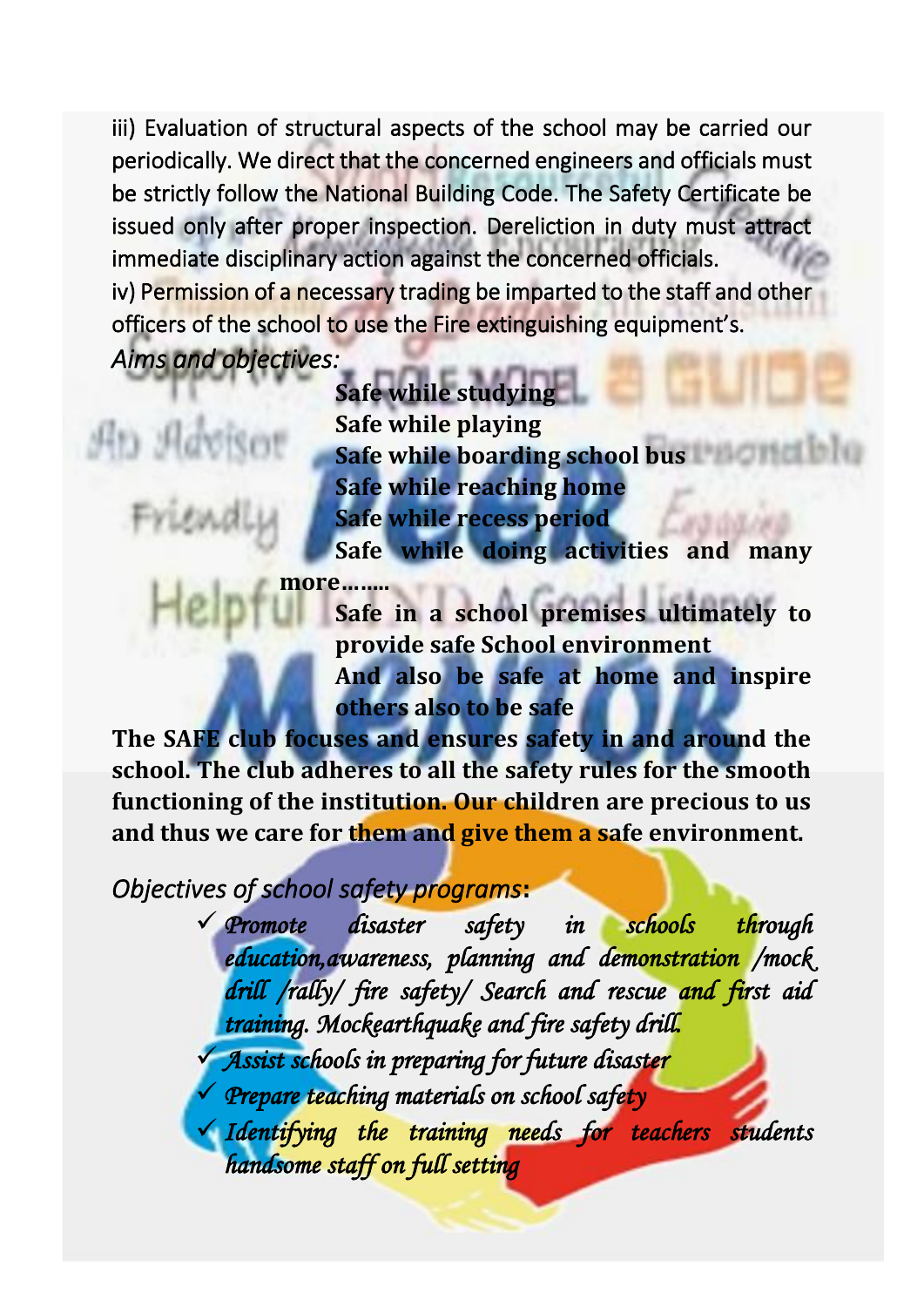✓ *Involving parents to in this activity* 

✓ *Disaster Management Committee DMC to be constituted*  ✓ *Promotion of culture of safety in school. Interactions within schools on disaster management. Initiate safety practices through School newsletter ,debates, quizzes etc.* 

*The approach is to help school students, teachers and Sub staff to learn to reflect and to empower.* 

To learn: *Students deepen their awareness about hazard and risk when they understand realities and no facts recent natural disaster to be well documented and saved this serve as case studies for teachers as well as student whenever needed disasters of simulated with the help of portable models. The learning process is strengthened by implementing safe curriculum.* 

To reflect:*Students analyses factors leading to human facilities and injuries in disasters so that they can recognize development practices and human actions that can cause disasters or prevent them student connect to their own local communities and families and share their learning with them.* 

To empower*:Students a concrete action towards reducing risk in their environment classroom and school exercises are introduced to help them a small definitive action that can become a precursor to bigger investments of disaster risk reduction School management prepare School disaster management plan which identify roles and responsibilities and which are rehearsed periodically.* 

**Year Plan:**

## Mentor

- **1) Awareness about fire ,types of fire**
- **2) Identifying Hazardous area**
- **3) Periodic survey of electrical wiring and appliances.**
- 
- **4) Safety in chemistry and Computer lab.**<br> **5) Bus safety survey and periodic review 5) Bus safety survey and periodic review**